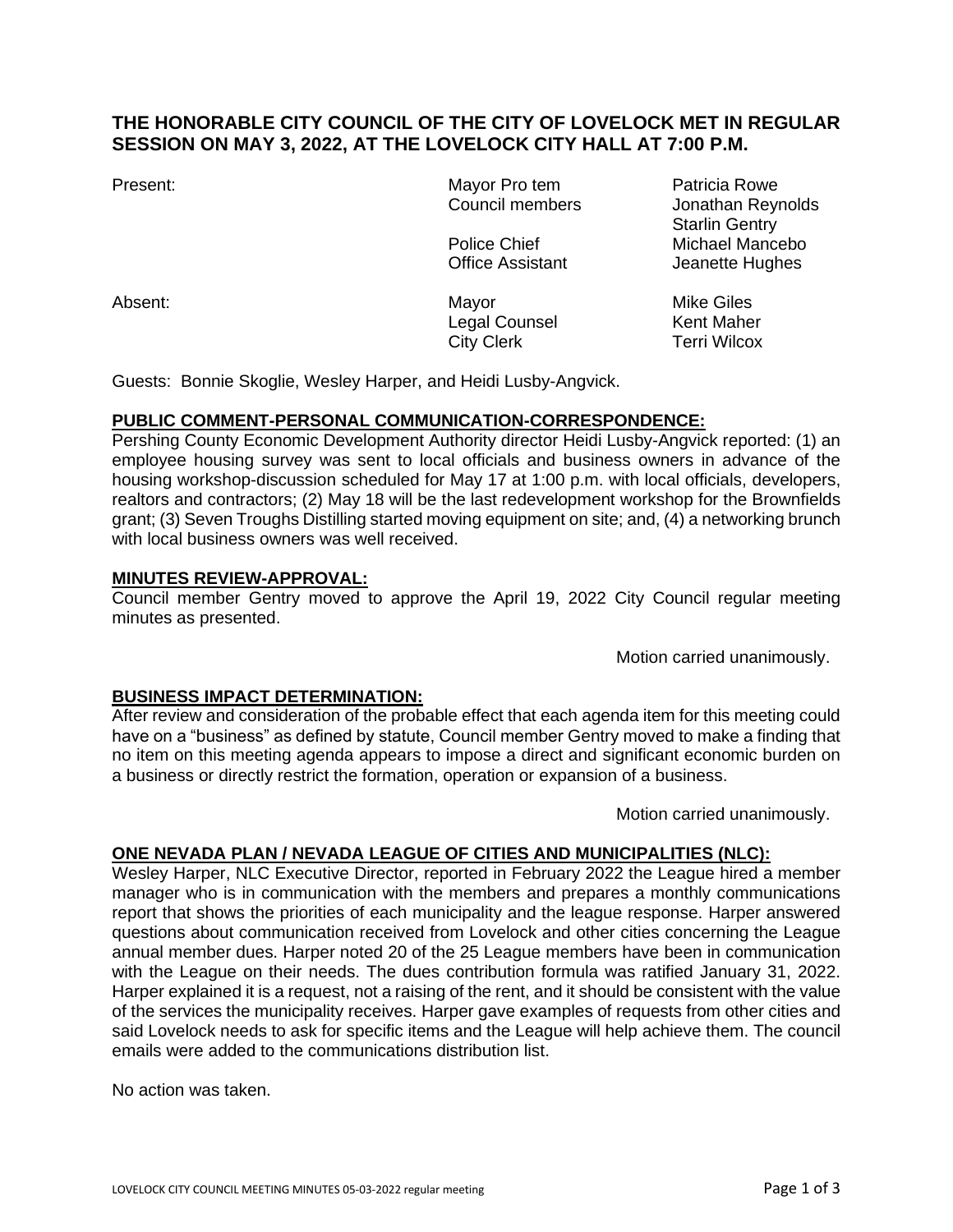### **SEWER-DISPOSAL ACCOUNT DELINQUENCIES-ADJUSTMENTS-REFUNDS:**

No action was taken.

### **AMERICAN RESCUE PLAN ACT (ARPA) FUNDS:**

Council member Reynolds suggested some form of an incentive or plan for city beautification should be considered; he wants to know if the ARPA funds can be used such items. Council member Rowe agreed the city has never looked worse, especially when entering from either end of town. Rowe suggested money may have to be spent to hire the clean-up. Council member Gentry suggested having the high school athletic teams work with the high school principal to determine if the teams can get together to make money for programs, if it can be done legally.

No action was taken.

#### **BROWNFIELDS GRANT PROJECT REPORT:**

There was no report.

No action was taken.

#### **BUSINESS-LIQUOR-SPECIAL EVENTS LIQUOR LICENSES-BUILDING PERMITS:**

The following licenses and permits were considered:

Business Licenses: None

Special Events Liquor Licenses: Council member Gentry moved to approve the Alumni Ball special events liquor license.

Motion carried unanimously.

Building Permits: None

#### **PROCLAMATIONS-AWARDS:**

There were no proclamations or awards.

#### **STAFF-COUNCIL REPORTS-PROPOSALS:**

Police Chief Mancebo reported the officer who was to be sent POST was not accepted. The Animal Control job opening closed May 2, interviews have been set up and it is hoped a hire will be in place by the end of the week.

Council member Rowe reported that WNDD will meet next week on May 12.

Council member Reynolds reported: (1) the recreation board meeting was canceled; and, (2) the RTC held two meetings and approved funds for multiple projects, including several city streets. Reynolds did not have specific amounts for the funds approved.

#### **VOUCHERS, CLAIMS AND PAYROLL:**

Council member Gentry moved to approve payroll and vouchers numbered 48896-48932.

Motion carried unanimously.

//////////